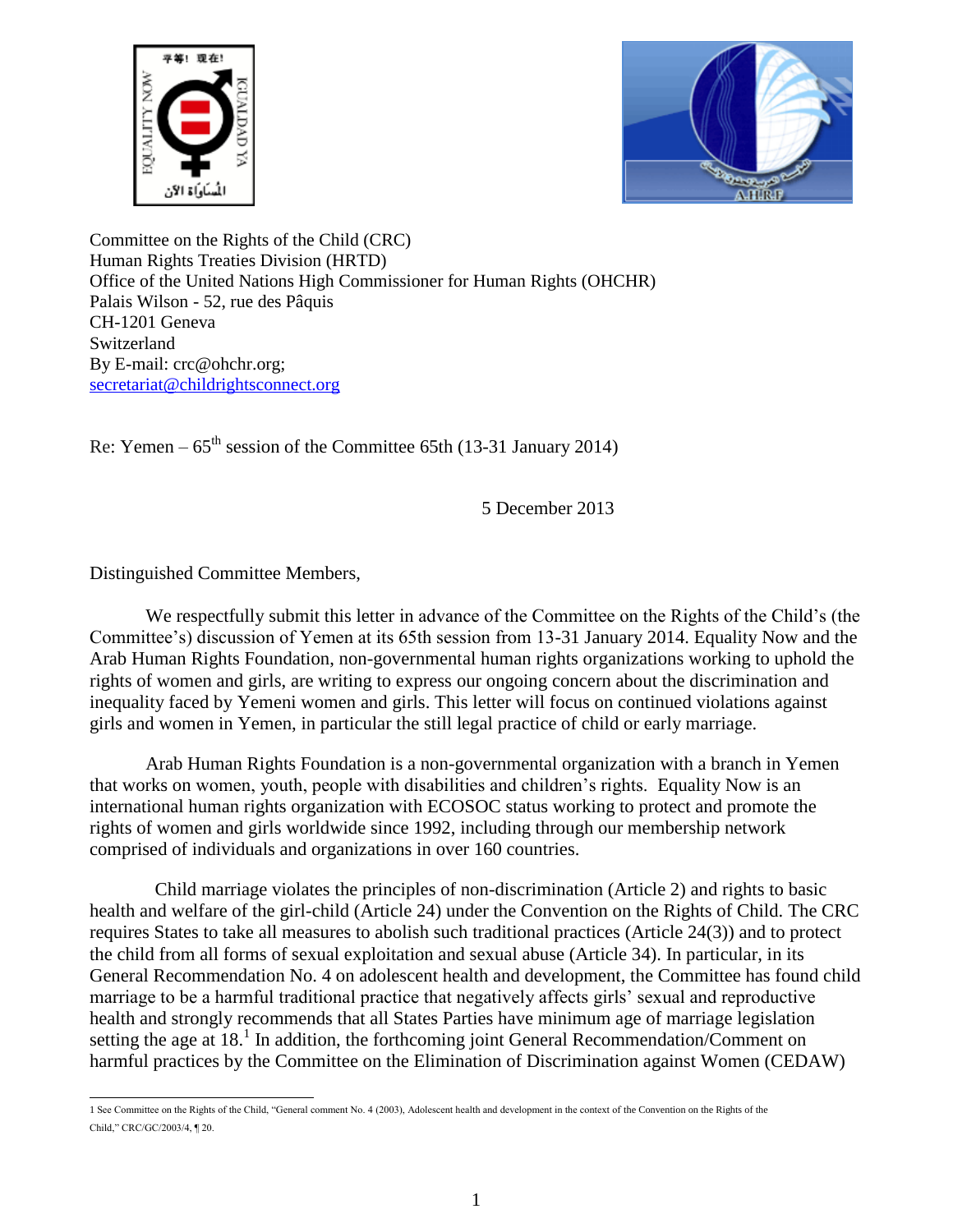and this Committee will also address the issue of child marriage.<sup>2</sup>

We are encouraged to see that the Committee has raised the issue of child marriage with the Yemeni Government in its State Party's List of Issues and requested information on measures taken to adopt a minimum age of marriage in conformity with international standards. (CRC/C/YEM/Q/4).

Yemen's fourth periodic report of States Parties due in 2008, to the Committee stated that national laws relating to child rights were being reviewed and amendments were being drafted which would include raising the age of marriage. (CRC/C/YEM/4, ¶52). To date no such law has been passed. In 2009, the Yemeni parliament considered a draft bill submitted by two government ministries and backed by Yemeni women and children's rights organizations that fixed the minimum age of marriage for girls at age 17 and included penalties and punishment for those in violation. However, the passage of the bill was effectively blocked by the parliament's Shariah (Islamic law) Committee in October 2010.

Over the last several years, we have been informed of a number of cases of young Yemeni girls who have undergone or been at risk of child marriage, which has left them subject to many harmful consequences, and would like to draw the Committee's attention to these cases.

- 11-year-old Wafa was married in 2010 to a 40-year-old farmer who repeatedly raped and tortured her. Equality Now and a local partner were successful in arranging for a lawyer to take up her case and helped her to obtain a divorce.
- 11-year-old Safiyeh was married in 2010 to an older man and was hospitalized with injuries to her genitals caused during sexual intercourse. Due to the intervention of a local organization she was granted a divorce.
- 13-year-old Ilham was married in 2010 to an older man. She died three days after marriage due to excessive bleeding caused by a tear to her genitals during sexual intercourse.
- 10-year-old Sally Al-Sabahi was married in 2010 and beaten and raped repeatedly by her husband. She was subsequently granted a divorce.
- 11-year-old Sarah was found in 2010 to have been imprisoned and chained by her father in an effort to force her into marriage.
- 12-year-old Salwa committed suicide in 2010 by throwing herself from the roof of her house after being forced into marriage by her father.
- 13-year-old Hind was married off in 2009 by her father and uncles to a 70-year-old man and tried running away from her abuser but was caught by an uncle who kept her chained in the house for months. She was finally freed in March 2010.
- 11-year-old Fawziya Abdullah Youssef was married off by her father in 2009 to a 25-year-old farmer. The following year she died in childbirth after three days of painful labor resulting in a stillbirth.
- 11-year-old Reem was married off by her father in 2008 to her 31-year-old cousin. She ran away from her abusive husband a week after marriage and was subsequently granted a divorce.
- 8-year-old Nujood Ali was married off by her parents in 2008 to an abusive husband. After her parents told her that they could not help her escape as she was now her husband's property, she took a cab and went to court by herself and obtained a divorce.

Equality Now, together with local civil society organizations around the world and in Yemen, including the Yemeni Women Union and the Arab Human Rights Foundation, has been working to end child marriage. Despite the media attention received by some of the highlighted cases, in particular

<sup>2</sup> See Equality Now and other NGO submission for a forthcoming joint CEDAW/CRC recommendation on harmful practices, available at

[http://www.ohchr.org/EN/HRBodies/CEDAW/Pages/JointCEDAWandCRCGRecommendation.aspx.](http://www.ohchr.org/EN/HRBodies/CEDAW/Pages/JointCEDAWandCRCGRecommendation.aspx)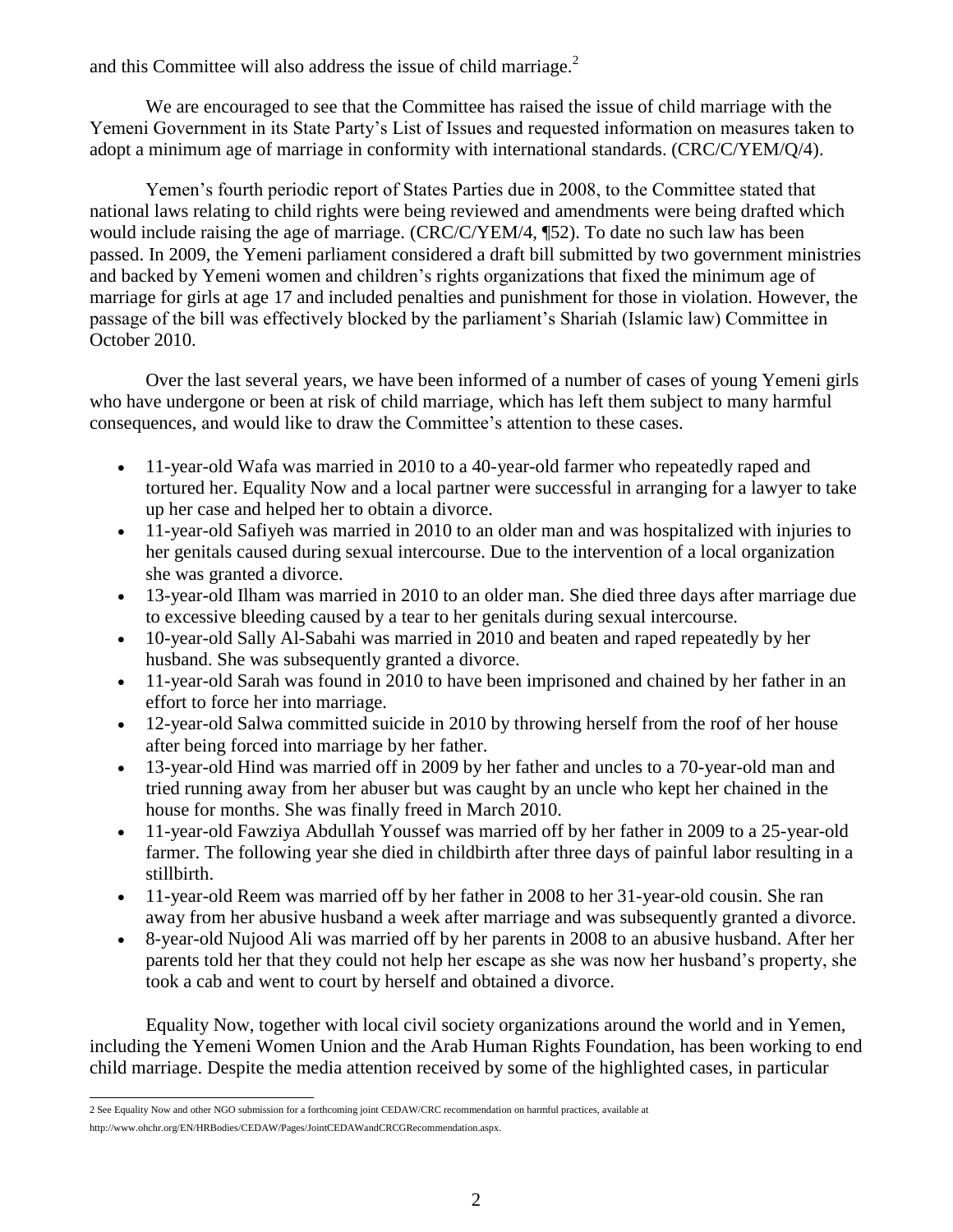those of Nujood and Reem, the Yemeni government has not passed a law setting a minimum age of marriage. Equality Now recently issued [Women's Action 34.4](http://www.equalitynow.org/take_action/adolescent_girls_action344) (September 2013) once again calling on the Government of Yemen to prevent child marriages by enacting and enforcing a law establishing a minimum age of marriage.

Equality Now, the Yemeni Women Union and the Arab Human Rights Foundation submitted a letter on child marriage in Yemen for review by the UN Human Rights Committee at its 104th session in March 2012 based on our previous Actions [Women's Action 34.1](http://www.equalitynow.org/take_action/adolescent-girls_action341) (November 2009), [Action Update](http://www.equalitynow.org/take_action/sexual_violence_action342)  [34.2](http://www.equalitynow.org/take_action/sexual_violence_action342) (April 2010) and [Action Update 34.3](http://www.equalitynow.org/take_action/adolescent_girls_action343) (May 2012) calling on the Government of Yemen to prevent child marriages by enacting and enforcing a law establishing a minimum age of marriage. The Human Rights Committee in its examination of Yemen's compliance with the International Covenant on Civil and Political Rights (ICCPR) in 2012 expressed its concern that "a minimum age for marriage has still not been set and encounters great resistance in the Parliament" and called on Yemen to "set a minimum age for marriage that complies with international standards." (CCPR/C/YEM/CO/5 ¶10). The Committee on Economic, Social and Cultural Rights in its examination of Yemen's State Party report in 2011 similarly called for adoption and implementation of a law setting the minimum age of marriage at 18 years. (E/C.12/YEM/CO/2, ¶19). We hope your Committee will join the other treaty monitoring bodies in emphasizing the urgent need for the Yemeni government enacting and enforcing a law establishing a minimum age of marriage.

In a promising development, Yemeni Human Rights Minister Ms. Hooria Mashhour has requested the reintroduction of the 2009 parliamentary bill that would effectively ban child marriages in the country. We believe too that government officers have been intervening to stop individual cases of child marriage. We welcome these efforts, but a law needs to be put in place to protect all girls from child marriage, to send a signal that child marriage is unacceptable and to give girls made to marry appropriate recourse. We hope your Committee will urge the Yemeni Government to pass such legislation without delay.

We appreciate your assistance to ensure that all girls in Yemen are given the opportunity to lead healthy, happy and safe lives and become full and productive members of society.

## *Suggested Questions to the State Party*

We would respectfully urge the Committee to raise with the Yemeni government during its review the following questions with regard to issues raised in this letter:

1) What are the government's plans to reintroduce and promote the adoption and enactment of the draft 2009 bill setting a minimum age of marriage for girls in compliance with its international obligations? If adopted, what are the government's plans to effectively enforce the law?

2) What measures has the government explored to safeguard the rights of child brides who have ended or escaped their marriages, including access to effective remedies, education and security?

3) What measures has the government taken to protect and promote the rights under the Convention, of child brides who remain in marriages?